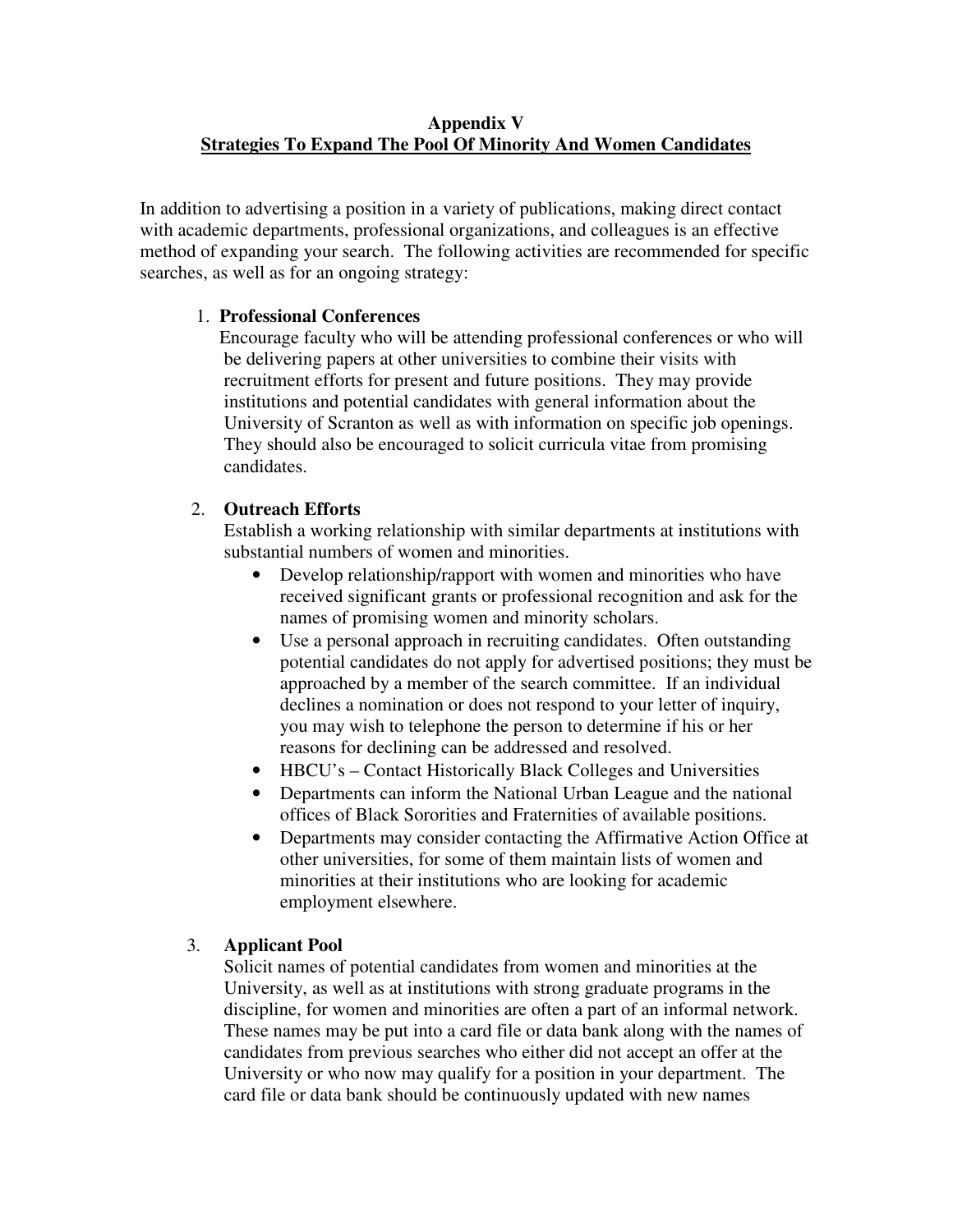provided by women, minorities, students, and alumni from the University and other institutions.

#### 4. **Professional Associations**

 Solicit and request from women and minority caucuses within relevant professional and academic associations the names of potential candidates. It would be beneficial to maintain ongoing communication with these caucuses on a broad range of issues.

# 5. **Mass Mailing List for Vacancy Announcements**

 Vacancy announcements should be sent to national higher education associations to inform them of professional faculty positions. These associations have their own network for publicizing job openings. In addition, a number of such associations contain special interest groups (e.g., the American Educational Research Association has Hispanic and Black Caucuses).

- It should be noted that the existence of the Women's Studies program on our campus helps attract female candidates. Any department or candidate with questions regarding our program should contact the Women's Studies director.
- Statements on a department's commitment to affirmative action and discussions of affirmative action issues within a discipline may be published in department newsletters or brochures that are sent to constituent groups and alumni, thereby informing them of a department's support of affirmative action goals and enlisting their assistance.
- Maintain ongoing contact with professional organizations, associations, and agencies that have a job referral service.
- Posting vacancy announcements on Professional Networks and services such as Affnet, AAAA, Diversity Works, Affirmative Action Register, and others.

# 6. **Home Grown Candidates**

If women and minorities are under-represented nationally in your discipline, efforts should be taken to aggressively recruit women and minority graduate students into that field so that the pool of candidates will be greater in the future.

• Consider hiring recent women and minority graduates from their department. This activity begins with recruiting outstanding women and minority students and tracking them after graduation.

# 7. **Alumni Affairs Lists**

Maintain close contact with women and minority graduates of the University of Scranton and encourage them to recommend this University to their students for both graduate training and for faculty positions.